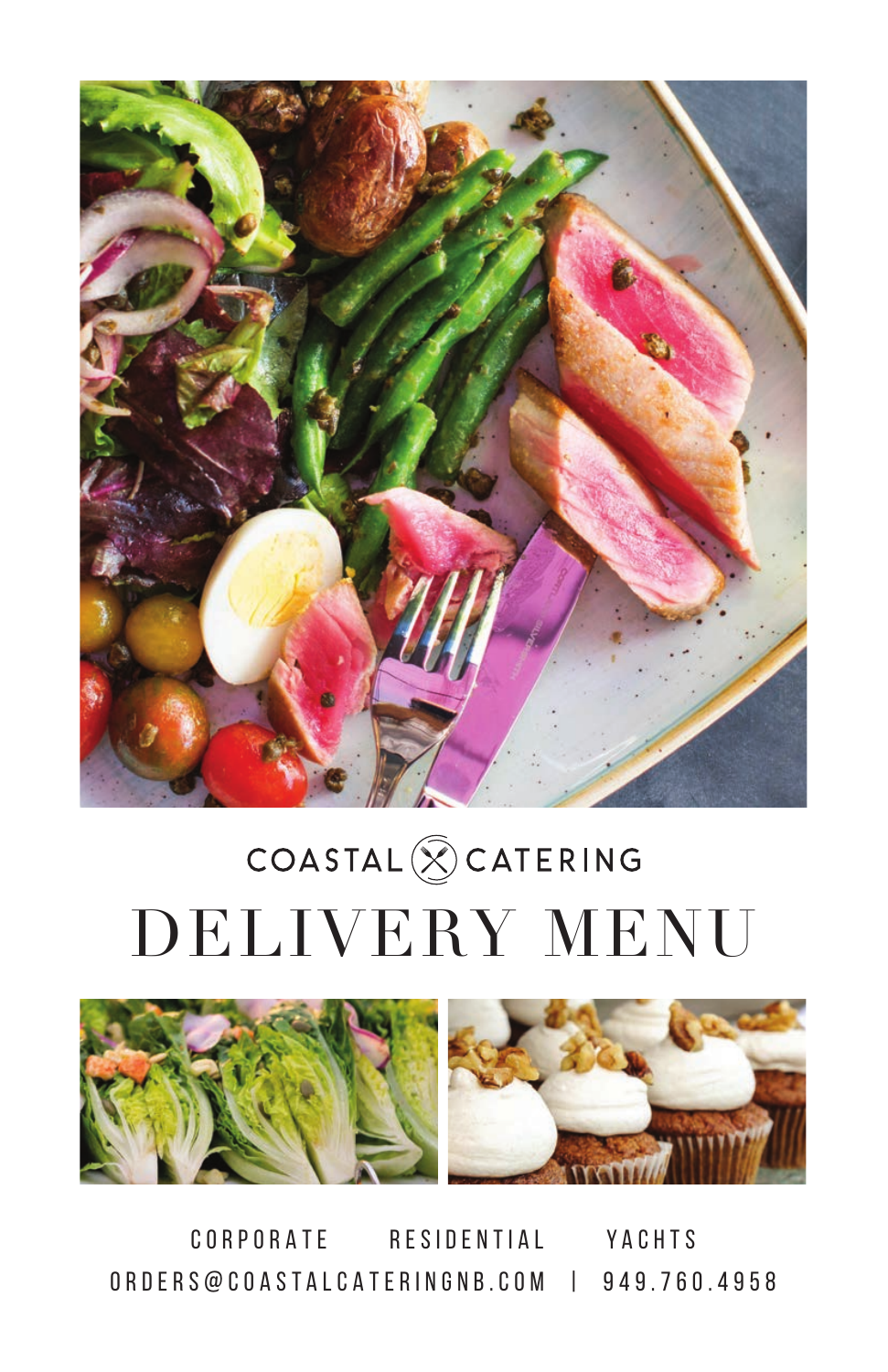## THE LIGHTER SIDE

Small *(serves 4-6)* \$36 Large *(serves 10-12)* \$72

Fresh-Cut Seasonal Fruit & Berries

Yogurt & Fruit Parfaits\$7 EACH Vanilla Yogurt, Granola or Fresh Berries

Cottage Cheese, Fresh Berries or Toasted Almonds\$7 EACH

#### BREADS & PASTRIES

Small *(serves 4-6)* \$36 Large *(serves 10-12)* \$72

Freshly Baked Pastries & Croissants Sweet Butter, Preserves

Basket of Bagels Sweet Butter, Cream Cheese

Basket of Muffins *(assorted)*

Glazed Cinnamon Rolls \$48/D07 *(minimum order one dozen)* 

**BEVERAGES** Regular/Decaf Coffee or Tea *(serves 9)* \$30 Fresh Orange Juice\$4.50 EACH Assorted Soft Drinks\$4 EACH Fruit Flavored Iced Tea\$5 EACH Mineral Water\$5 EACH *(carbonated & non-carbonated)*

# B R E A K F A S T B U R R I T O OR SANDWICH

Small *(serves 6)* \$30 Large *(serves 12)* \$60

*Choose two selections per platter. Burritos include scrambled eggs and country potatoes. Egg whites are available upon request for an addition charge.*

American Ham, Cheddar, Onions, Bell Peppers

**Californian** Cheddar, Applewood-Smoked Bacon, Tomatoes, Avocado

Mexican Chorizo, Black Beans, Pico de Gallo, Avocado

Veggie Monterey Jack, Spinach, Mushrooms, Onions, Tomatoes

Mediterranean Tomatoes, Spinach, Olives, Feta

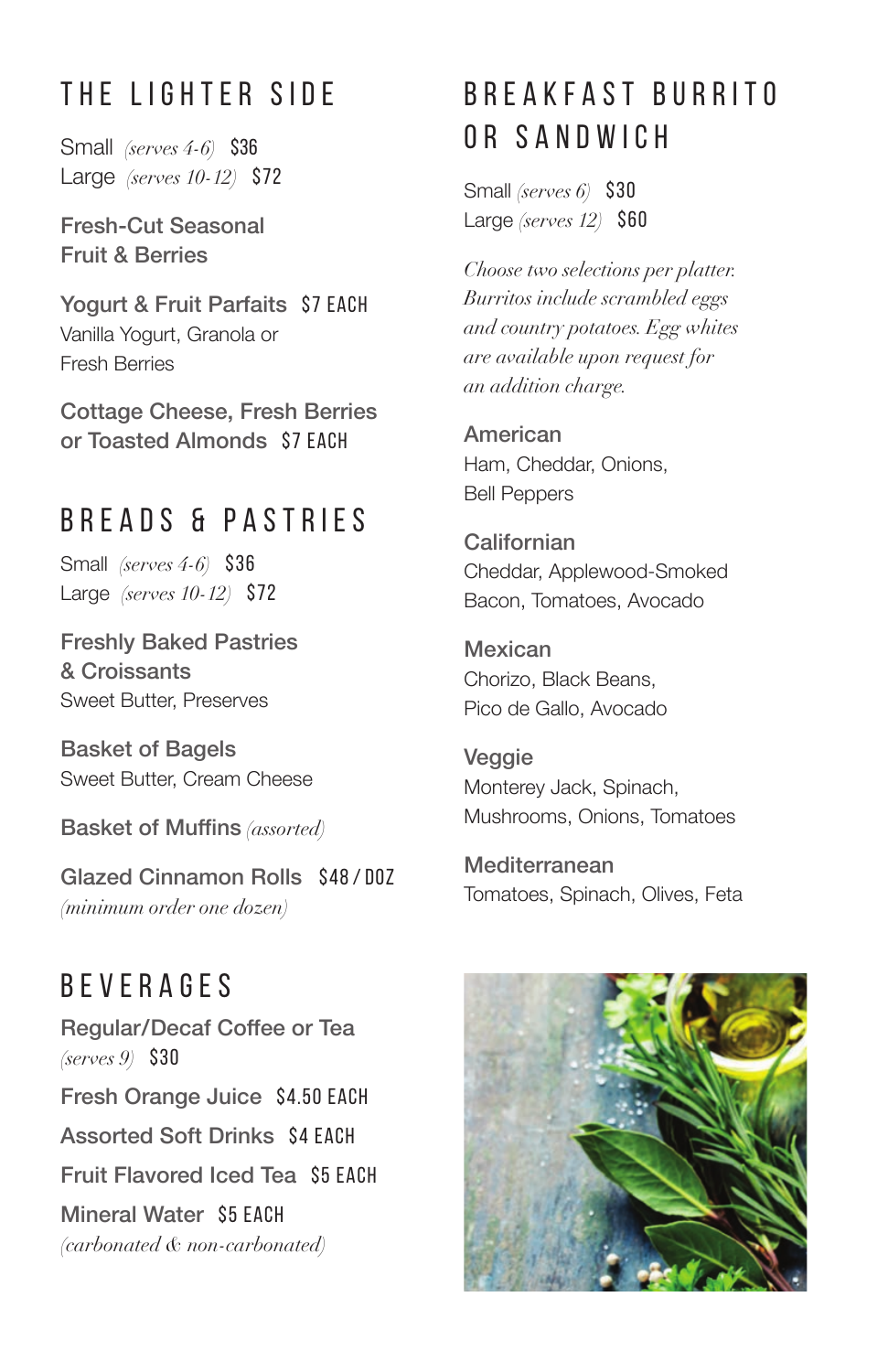#### S A N D W I C H F S OR WRAPS

Small *(serves 6)* \$60 Large *(serves 12)* \$120

#### *Choose two:*

Grilled Vegetable Provolone, Grilled Bell Peppers, Eggplant, Zucchini, Mushrooms, Basil Aioli

Roasted Beef Cheddar, Lettuce, Tomato, Roasted Shallot Aioli

Smoked Turkey Caramelized Onions, Swiss, Lettuce, Tomato, Mayonnaise

Grilled Chicken Cheddar, Avocado, Tomato, Arugula

Ham & Cheese Swiss, Lettuce, Tomato, Mayonnaise

Ahi Tuna Avocado, Pickled Cucumber Asian Slaw, Ginger Aioli + \$2 PER PERSON

Boxed Lunch \$21 EACH *Any sandwich or wrap packaged in individual boxes with a fresh piece of whole fruit, chips and a chocolate chip cookie.*

## SALADS

Small *(serves 6)* \$60 Large *(serves 12)* \$120

Coastal Cobb Chicken, Crispy Prosciutto, Hard-Boiled Egg, Blue Cheese, Avocado, Herb Dressing

Chicken Caesar Roasted Chicken, Shaved Reggiano, Herb Croutons, Caesar Dressing

Asian Chicken Soy-Marinated Chicken, Vegetable Salad, Edamame, Fried Wontons, Ginger Tamarind Vinaigrette

Asian Steak Soy-Marinated Filet Mignon, Napa Cabbage, Daikon, Cashews, Edamame, Crispy Rice Sticks, Wontons, Ginger Tamarind Vinaigrette + \$4 PER PERSON

Ahi Tuna Niçoise Seared Ahi Tuna, Avocado, Tomatoes, Haricots Verts, Hard-Boiled Eggs, California Chevre, Green Goddess Dressing + \$4 PER PERSON

Boxed Lunch\$14 EACH *Any salad packaged in individual boxes with a fresh piece of whole fruit, chips and a chocolate chip cookie.*